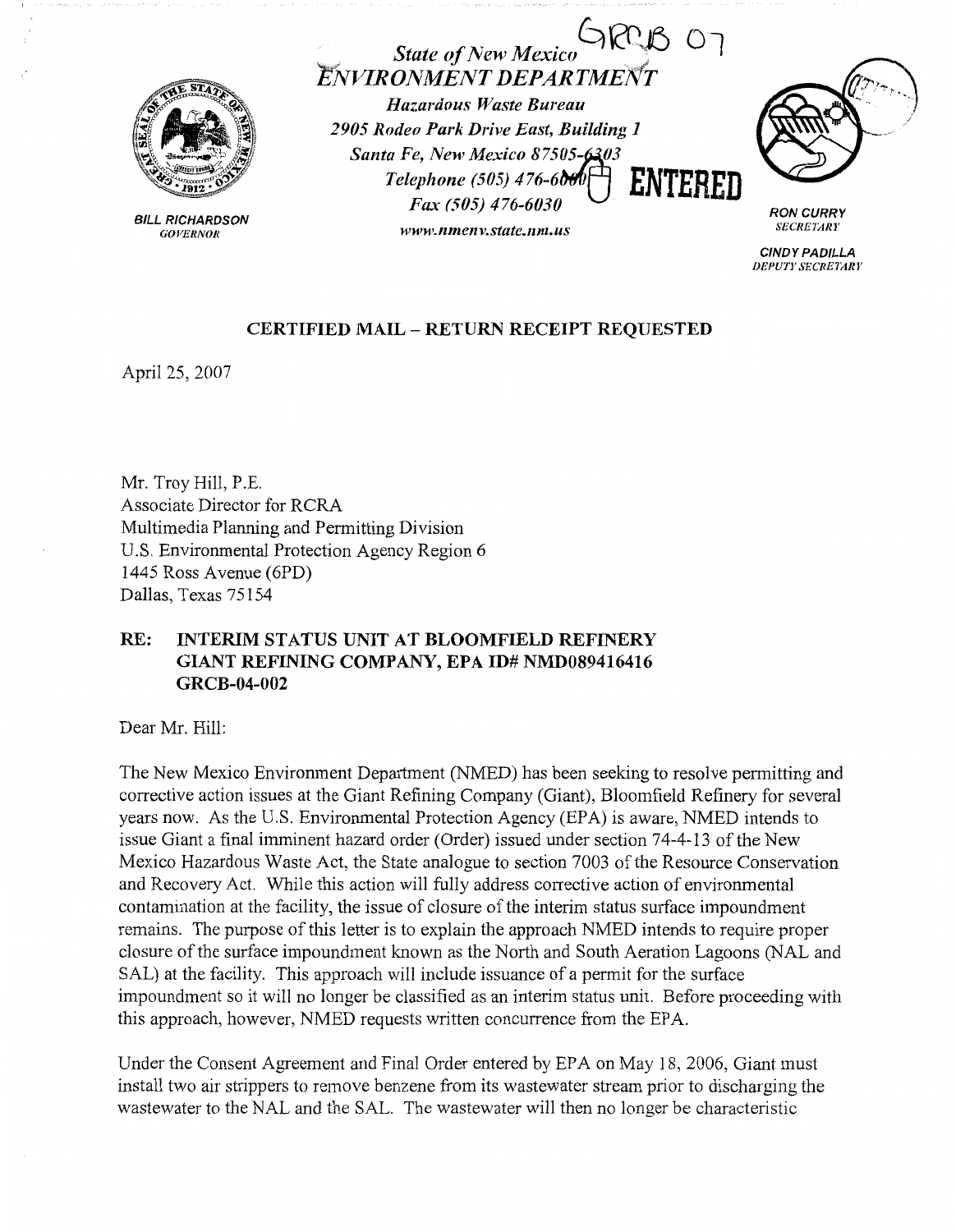Troy Hill April 25, 2007 Page 2 of 3

hazardous waste under the regulations. NMED understands the air strippers will begin continuous operation by July 17, 2007. At the time Giant begins treating the wastewater through the strippers, the surface impoundment will receive the final volume of hazardous waste, which then triggers the interim status closure requirements of section 20.4.1.600 NMAC, incorporating 40 CFR 265 .113. Under these regulations, a facility must begin closure within 90 days after receiving the final volume of hazardous waste. NMED plans to address closure of the NAL and SAL surface impoundment through a combination of mechanisms.

 $\mathbf{\hat{L}}$ 

First, NMED will require Giant to submit a closure plan for the SAL and the NAL. The closure plan will require initial closure measures to address waste above the liner in the impoundment. These initial measures will be accomplished first by rerouting all the effluent from the benzene strippers to the NAL. Giant will then clean the SAL by removing all the sludge, inspecting the liner for any damage, and making any necessary repairs to the liner. Upon completion of cleaning and repairing the SAL, Giant will then reroute all the effluent to the SAL and proceed with the same closure measures at the NAL. These initial measures will remove all the hazardous waste from the surface impoundment above the liner. However, because the media beneath the impoundment are likely contaminated (probably from other sources), the impoundment will not be "clean-closed" and additional measures, described below, will be necessary.

After completion of cleaning, inspecting, and as necessary, repair of the impoundment liners, NMED will require Giant to submit an application for a post-closure care permit for the impoundment. The permit will require Giant to conduct short-term and long-term monitoring of soil and groundwater in the vicinity of the surface impoundment. This monitoring will be coordinated with corrective action and cleanup activities directed by the Order, and summarized below. NMED will require Giant to submit the permit application after the air strippers are in place. As soon as NMED issues the permit, the surface impoundment will no longer be classified as interim status.

NMED will require Giant to conduct cleanup of subsurface contamination pursuant to the Order. As you are aware, NMED has released a draft of the Order for public comment, met with Giant to discuss its terms, and received comment both from Giant and EPA. The Order will require comprehensive investigation and cleanup of the entire facility and the requirements of the Order will be at least equivalent to EPA corrective action requirements. NMED believes that the Order, rather than the closure plan, is a more efficient means of addressing subsurface contamination in the vicinity of the surface impoundment, given that the impoundment is situated among other solid waste management units or areas of concern. As provided in sections 20.4.1.600 and 900 NMAC, incorporating 40 CFR 265.110(d) and 270.1(c), and discussed in 63 Fed. Reg. 56710 (October 22, 1998), closure of surface impoundments maybe addressed under a permit or, alternatively, under an enforceable document. The imminent hazard Order will serve as the enforceable document. NMED anticipates issuing the final Order by May 2007.